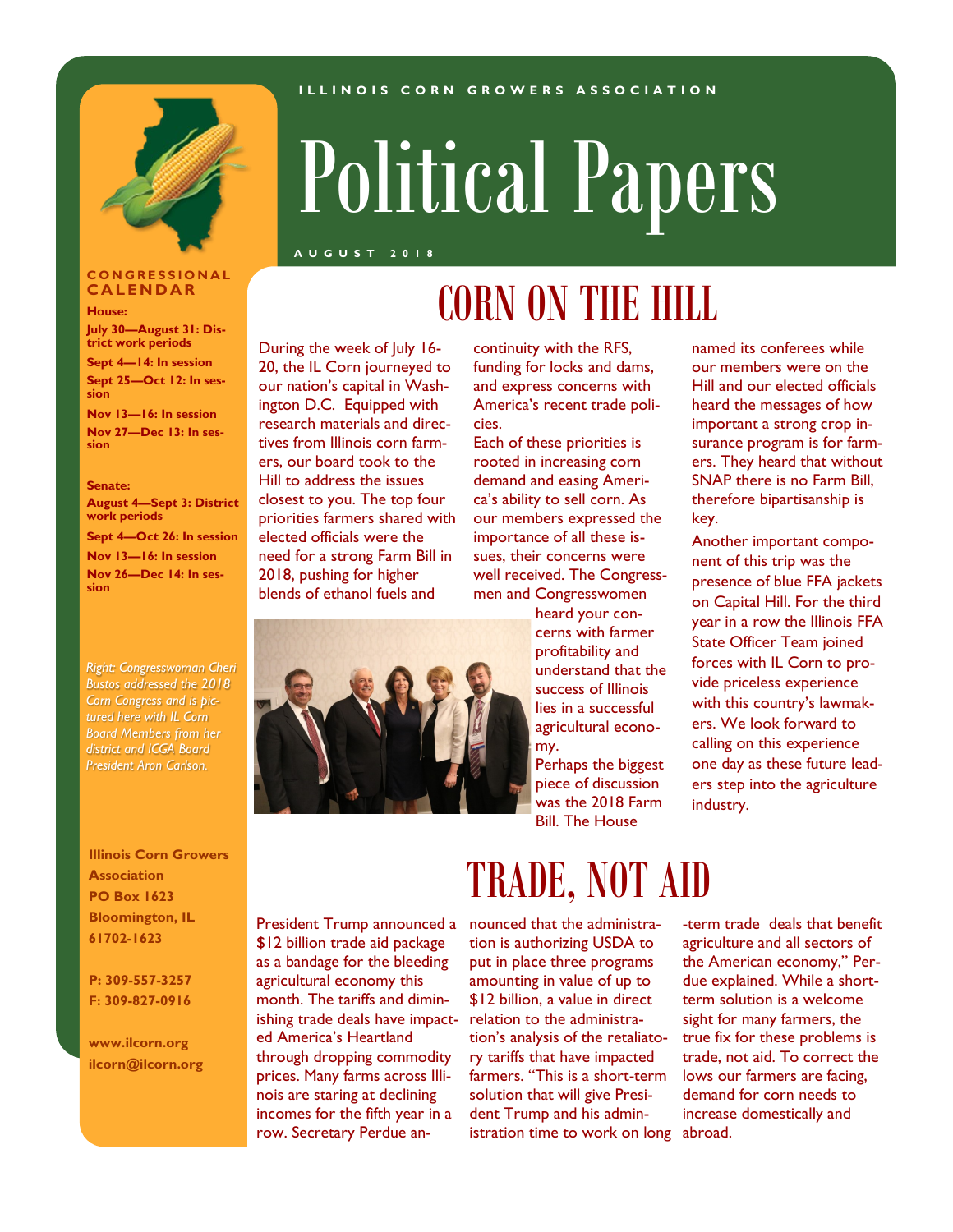#### **P A G E 2**

### PAC 101: Policy Development

July PAC Distributions

*John Shimkus- \$5,000 Darin LaHood- \$2,000 Rodney Davis- \$1,500 Cheri Bustos- \$1,000*

IL Corn's Political Action Committee (PAC) is 100% member directed. We support the candidates you support and we work on the policy that means the most to you.

When our board members go out to Washington DC in March and July they voice our farmers' opinions. Unique to Illinois is the way we collect our farmers greatest concerns through the November Member Survey and Member Session.

Our PAC finances come from member contributions and through fundraising events, like our Annual Illinois Corn PAC Auction. The direction of these finances also comes as a result of the events in November.

In order for IL Corn and the IL Corn PAC to function at our best we need these grass roots connections to drive us forward. We look forward to hearing what is pressing to you in the coming year.

T

*Would you like to receive this newsletter electronically to save IL Corn postage costs? Email lmitchell@ilcorn.org to* 

*get on our email list!*

### Rural America Waits Anxiously for Vital Legislation

For the first time since 1990, it appears a farm bill will be on time. On June 21, the full chamber of the U.S. House of Representatives passed H.R. 2, their version of the Farm Bill, with a vote of 213-211. One week later, the full chamber of the Senate passed their version of the Farm Bill with a vote of 86- 11.

Currently the two Farm Bills sit idle waiting to begin the conference process. The Illinois Corn Growers Association hopes the bill will pass out of conference committee as soon as possible.

The Senate Bill has great bipartisan support made evident by the large number of senators who voted yes on the bill. The House Bill has been earmarked by the partisan Supplemental

Nutrition Assistance Program. Despite the differences between the two bills and the heavy debate that will occur during the conference process, our Representatives seem confident that the bill will be passed before the Septem-



#### ber 30 deadline.

Congresswoman Cheri Bustos (D-17) released the following expressing her hope for bipartisan effort during the conference process: "I am hopeful that once we get this bill to conference, both sides of the aisle will come togeth-

er and work to develop a Farm Bill that strips out these highly partisan provisions and instead strengthens our farmers, grows our rural economy, and keeps putting food on the plates of Americans across our nation."

Congressman Adam Kinzinger (R-16) had a similar message: "The 2018 Farm Bill is a critical piece of legislation that advances important priorities for our farmers and gives them the certainty they need to provide food security to the world. I look forward to seeing this measure reach

the President's desk soon."

As both of sides seek to work together to get a Farm Bill to President Trump before September 30, Rural America' anxiously awaits this legislation.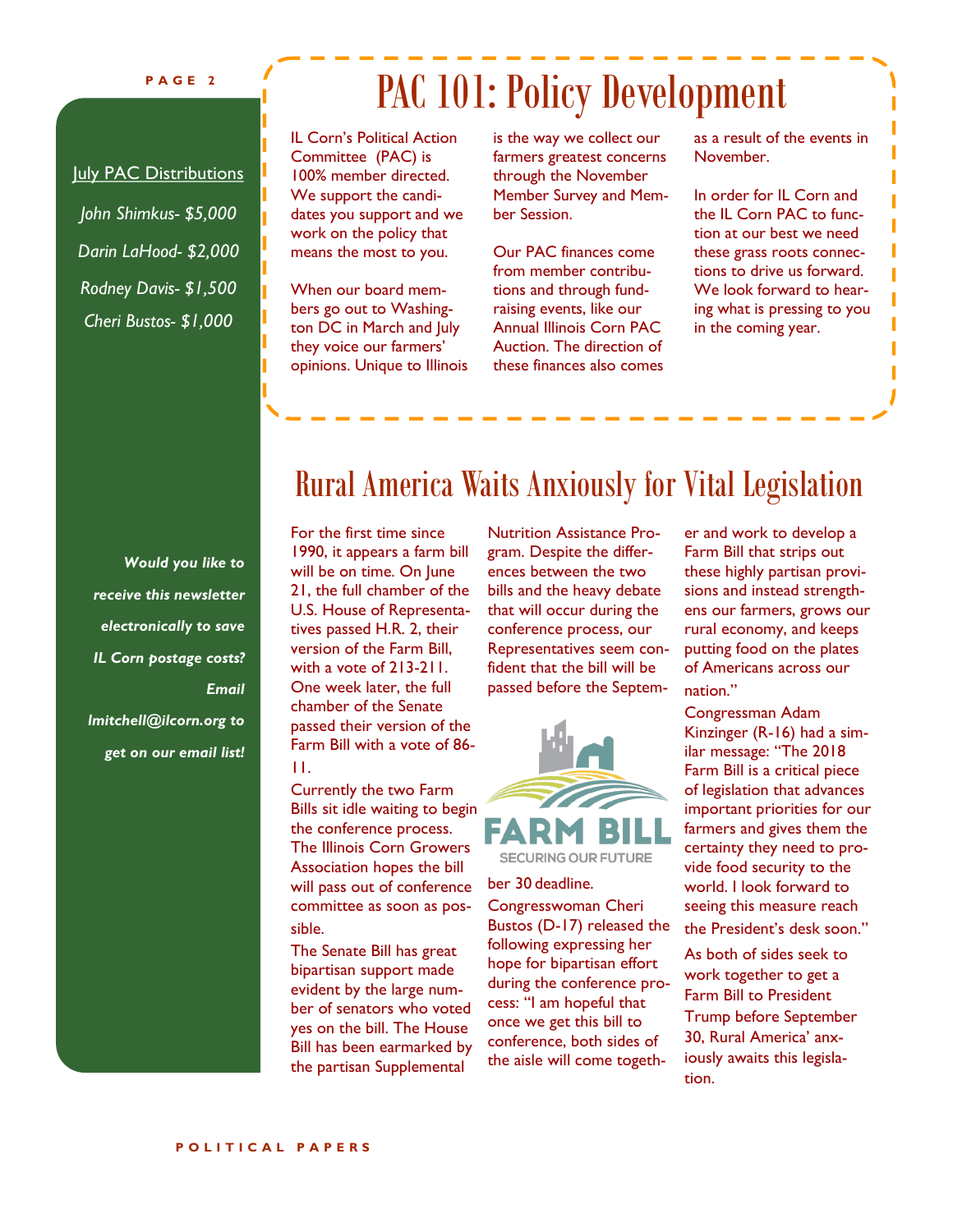### Youth Leading the Way

When real world experience meets strong leadership qualities the results can be astounding. For this reason Illinois Corn Growers Association has been partnering with the Illinois Association FFA State Officer Team. It is our third year taking Illinois FFA members to Washington D.C. for Corn Congress. This partnership has resulted in many great moments and experiences, but has also provided Illinois' future leaders



with fundamental real-world experience in politics. Giving students this level of exposure helps them understand how important this arena is to agriculture and their everyday life. For many students this is the main take away from the trip, but for others it has ignited a passion for policy and D.C.

Two members of the inaugural trip are currently working in Washington D.C. for the USDA. Another, served as the 2016-17 State FFA President and happens to be our very own legislative intern, J.C. Campbell! "Corn Congress opened my eyes to the world of policy. I never really understood the importance of being actively engaged in government and how important my story can be to agriculture industry," said Campbell.

Reflecting on this trip, several members had similar experiences to past years. Some have had their eyes opened to new opportunities and career paths they had not previously considered.

"The Corn Congress trip opened my eyes to the possibilities that Washington D.C. has for anyone interested in agriculture. Our Agriculture industry is ran in Washington D.C.. What a great experience it would be to work right in the middle of it!" said State FFA Vice-President Eliza Petry.

It is because of stories and experiences like this that IL Corn is proud to work with Illinois FFA and invest in our state's future leaders.

### Illinois State Elections and IL Corn

The time has come again. The decisions Illinois' voters will make at the polls will determine the direction of our state for the next



*Above: Republican Attorney General Candidate Ms. Erica Harold pictured with ICGA Board President, Aron Carlson.*

four years. The race for Illinois Governor has come down to two main candidates, the Republican incumbent Bruce Rauner and the Democratic candidate J.B. Pritzger. These two gentlemen are very different candidates with different values and ideas for the future of Illinois.

In this race where there is not much consistency, IL Corn is standing as the voice for Illinois Agriculture, working to protect our farmers and those who serve them.

IL Corn is also working with the candidates for the state legislature and attorney general. The Republican Candidate for Attorney General, Ms. Erica Harold visited the office to speak with members of the boards. She spoke of her hope for positive change in our state. She also discussed some of her goals if elected.

Among these goals are to combat public corruption, address the opioid epidemic in Illinois, and fight against harassment in schools, government, and across our state.

IL Corn is grateful Harold took the time to speak with us and look forward to working alongside her in the coming months.